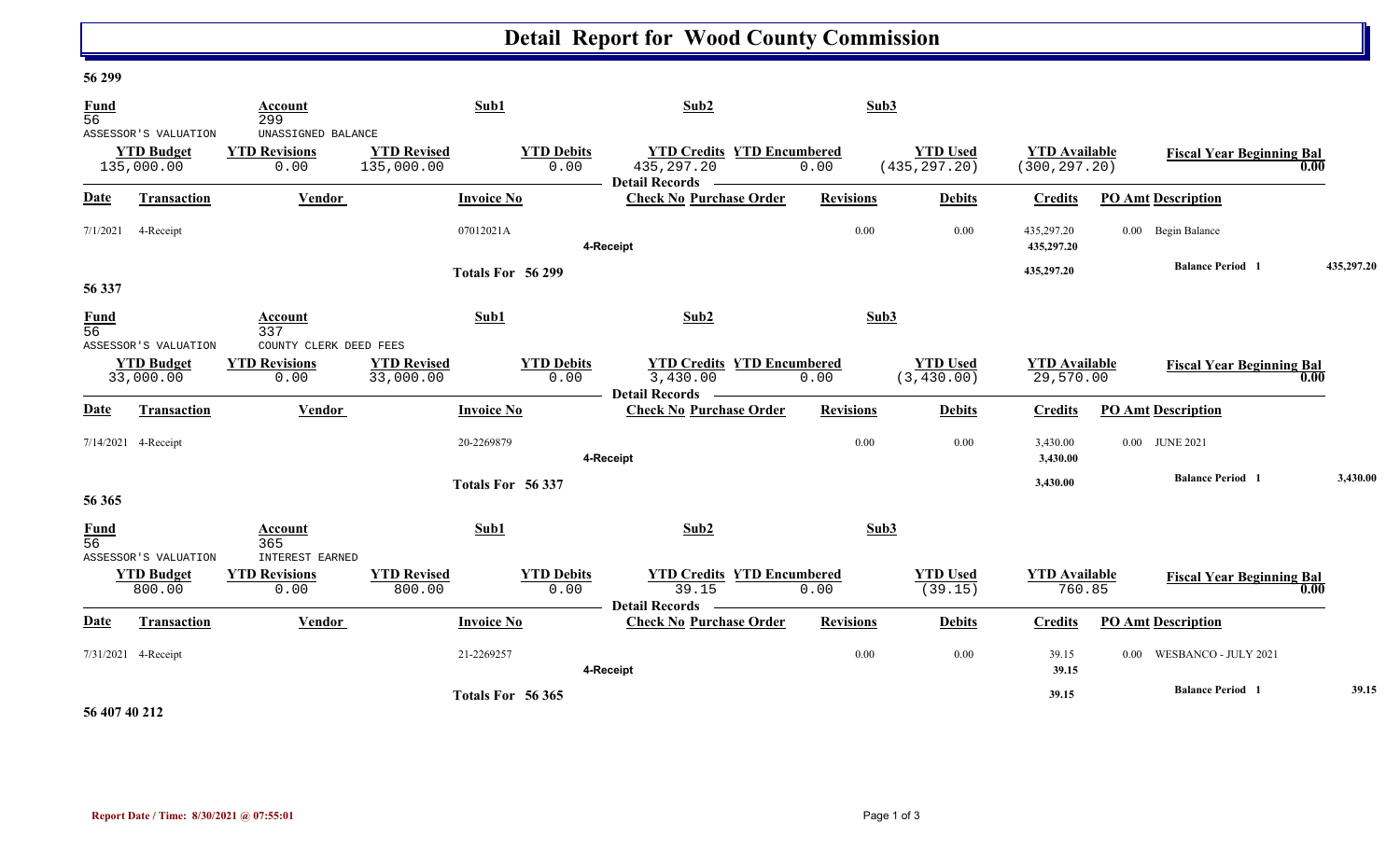### **Detail Report for Wood County Commission**

| Fund<br>$\overline{56}$        | ASSESSOR'S VALUATION<br><b>YTD Budget</b><br>20,000.00 | Account<br>407<br>ASSESSOR'S VALUATION<br><b>YTD Revisions</b><br>0.00 | <b>YTD Revised</b><br>20,000.00                                    | Sub1<br>40<br>CONTRACTURAL SERVICES<br><b>YTD Debits</b><br>8,250.00 | Sub2<br>212<br>PRINTING<br><b>YTD Credits YTD Encumbered</b><br>0.00<br><b>Detail Records</b> | Sub3<br>0.00     | <b>YTD Used</b><br>(8, 250.00)   | <b>YTD</b> Available<br>11,750.00 |                      | <b>Fiscal Year Beginning Bal</b><br>0.00 |          |
|--------------------------------|--------------------------------------------------------|------------------------------------------------------------------------|--------------------------------------------------------------------|----------------------------------------------------------------------|-----------------------------------------------------------------------------------------------|------------------|----------------------------------|-----------------------------------|----------------------|------------------------------------------|----------|
| Date                           | <b>Transaction</b>                                     | Vendor                                                                 |                                                                    | <b>Invoice No</b>                                                    | <b>Check No Purchase Order</b>                                                                | <b>Revisions</b> | <b>Debits</b>                    | <b>Credits</b>                    |                      | <b>PO Amt Description</b>                |          |
|                                | 7/20/2021 2-Invoice<br>7/20/2021 2-Invoice             |                                                                        | CHAPMAN PRINTING CO. INC 075256<br>CHAPMAN PRINTING CO. INC 075223 | 2-Invoice                                                            | 6670<br>6670                                                                                  | 0.00<br>0.00     | 1,450.00<br>6,800.00<br>8,250.00 | 0.00<br>0.00                      |                      | 0.00 TAX FORM<br>0.00 ASSESS FORM        |          |
| 56 407 40 216                  |                                                        |                                                                        |                                                                    | Totals For 56 407 40 212                                             |                                                                                               |                  | 8,250.00                         |                                   |                      | <b>Balance Period 1</b>                  | 8,250.00 |
| $\frac{Fund}{56}$              | ASSESSOR'S VALUATION                                   | Account<br>407<br>ASSESSOR'S VALUATION                                 |                                                                    | Sub1<br>40<br>CONTRACTURAL SERVICES                                  | Sub2<br>216<br>M&R -EQUIPMENT                                                                 | Sub3             |                                  |                                   |                      |                                          |          |
|                                | <b>YTD Budget</b><br>2,750.00                          | <b>YTD Revisions</b><br>0.00                                           | <b>YTD Revised</b><br>2,750.00                                     | <b>YTD Debits</b><br>60.54                                           | <b>YTD Credits YTD Encumbered</b><br>0.00<br><b>Detail Records</b>                            | 0.00             | <b>YTD Used</b><br>(60.54)       | <b>YTD Available</b><br>2,689.46  |                      | <b>Fiscal Year Beginning Bal</b><br>0.00 |          |
| Date                           | Transaction                                            | Vendor                                                                 |                                                                    | <b>Invoice No</b>                                                    | <b>Check No Purchase Order</b>                                                                | <b>Revisions</b> | <b>Debits</b>                    | <b>Credits</b>                    |                      | <b>PO Amt Description</b>                |          |
|                                | 7/20/2021 2-Invoice                                    | <b>CWS</b>                                                             |                                                                    | 626952<br>2-Invoice                                                  | 6671                                                                                          | 0.00             | 60.54<br>60.54                   | 0.00                              |                      | 0.00 ACCT NO WCC36                       |          |
| 56 407 40 217                  |                                                        |                                                                        |                                                                    | <b>Totals For 56 407 40 216</b>                                      |                                                                                               |                  | 60.54                            |                                   |                      | <b>Balance Period</b> 1                  | 60.54    |
| <b>Fund</b><br>$\overline{56}$ | ASSESSOR'S VALUATION                                   | Account<br>407<br>ASSESSOR'S VALUATION                                 |                                                                    | Sub1<br>40<br>CONTRACTURAL SERVICES                                  | Sub2<br>217<br>M&R-AUTOS & TRUCKS                                                             | Sub3             |                                  |                                   |                      |                                          |          |
|                                | <b>YTD Budget</b><br>5,000.00                          | <b>YTD Revisions</b><br>0.00                                           | <b>YTD Revised</b><br>5,000.00                                     | <b>YTD Debits</b><br>445.03                                          | <b>YTD Credits YTD Encumbered</b><br>0.00<br><b>Detail Records</b>                            | 0.00             | <b>YTD Used</b><br>(445.03)      | <b>YTD</b> Available<br>4,554.97  |                      | <b>Fiscal Year Beginning Bal</b><br>0.00 |          |
| <u>Date</u>                    | Transaction                                            | Vendor                                                                 |                                                                    | <b>Invoice No</b>                                                    | <b>Check No Purchase Order</b>                                                                | <b>Revisions</b> | <b>Debits</b>                    | Credits                           |                      | <b>PO Amt Description</b>                |          |
|                                | $7/20/2021$ 2-Invoice<br>7/20/2021 2-Invoice           |                                                                        | ASTORG DODGE CHRYSLER 1 51106<br>KINCHELOE MOTORS INC.             | 78997<br>2-Invoice                                                   | 6668<br>6673                                                                                  | 0.00<br>0.00     | 56.23<br>388.80<br>445.03        | 0.00<br>0.00                      | $0.00\,$<br>$0.00\,$ | <b>REPAIR</b><br><b>REPAIR</b>           |          |
|                                |                                                        |                                                                        |                                                                    | Totals For 56 407 40 217                                             |                                                                                               |                  | 445.03                           |                                   |                      | <b>Balance Period 1</b>                  | 445.03   |

**56 407 40 230**